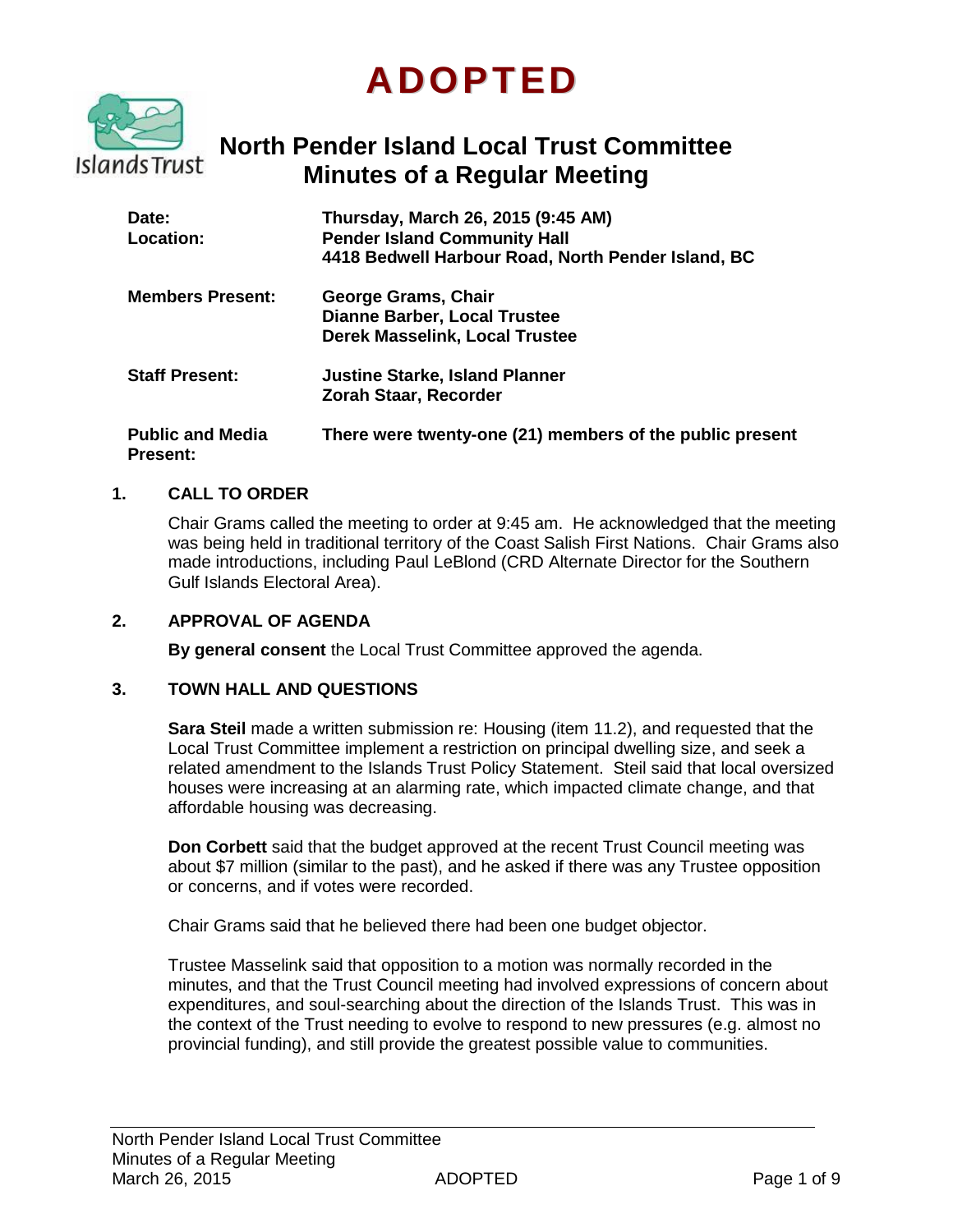**Don Corbett** also objected to Trust Council having passed a resolution re: the right to a healthy environment, because this was associated with David Suzuki's Blue Dot Campaign, and Suzuki had supported jailing leaders who didn't act on climate change.

Chair Grams said that he believed the Blue Dot Campaign had merit, and supporting it did not mean supporting all of David Suzuki's positions.

**Michael Sketch** commented as follows:

- **-** Blue Dot Campaign based in part on the Gaia principle and public trust doctrine;
- **-** Conservation Subdivision project should not be continued, because its goals could be supported through existing Development Permit Areas, without increasing density;
- **-** James Island should be reconsidered, and Chair Grams should speak "peer to peer" with Tsawout Chief about Local Trust Committee involvement with this situation.

Chair Grams responded that the Local Trust Committee could only accommodate three top priorities at a time, and to dedicate attention and resources to James Island would mean withdrawing from one of the existing priorities for North Pender.

**Elizabeth Montague** said that she was happy a new project charter for Waste Management was being developed. She questioned granting the new Burdett Temporary Use Permit (TUP) application at this time, because it would pre-empt the local waste management planning process and the determination of optimal siting.

Trustee Barber said that she had similar thoughts about continuing with the waste management community planning process, and not granting a TUP at this time.

#### **Marika Kenwell** commented as follows:

- **-** by United Nations declaration, this past Sunday began Earth/Water Day and Week;
- **-** many countries or areas were already or would shortly be extremely water stressed;
- **-** Gulf Islands was a unique climate area with no parallel in Canada, having less rainfall than nearby areas and dry hot summers, therefore we were vulnerable;
- **-** Kenwell asked that the Local Trust Committee to start taking steps to establish water quantity and quality a part of all their decisions.

Chair Grams said that the CRD's Southern Gulf Islands and also Salt Spring Island Directors were collaborating on potentially having the local building code incorporate water conservation. For the LTC to go further would require sacrificing existing priorities.

#### **Jane Perch** commented as follows:

- **-** re: Housing Top Priority, she did not find helpful the Staff Report dated March 17, 2015, because it included rhetoric and statements that were not fact-based;
- **-** re: short term vacation rentals (STVR's), Report mentioned problems with noise, traffic, water use, etc., but these problems arose with other residences as well;
- **-** other staff comments seemed biased, e.g. re: what is "normal" for people lending out their homes, a particular court decision, and how STVR's may affect affordable housing;
- **-** do not refer entire Housing topic to Advisory Planning Commission, but rather address STVR's as per election statements, in an unbiased manner and with a clean slate.

Trustee Barber said that it was her intention to have a clean slate on STVR's, and to start on this issue with a new look at it.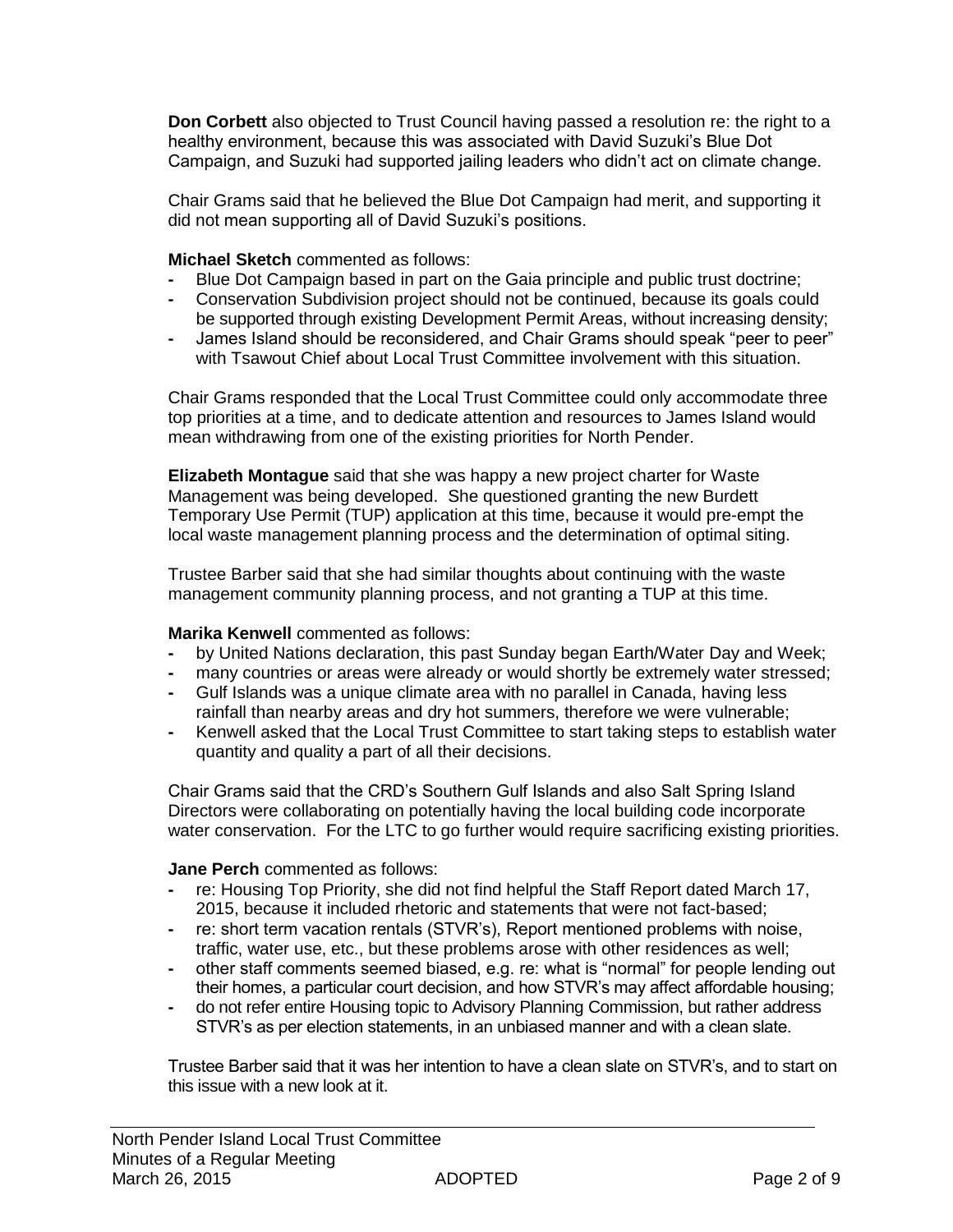Trustee Masselink said that our community had a history and a sensitivity to the issue of short term vacation rentals (STVR's). We needed a fulsome discussion, to learn where other people were coming from, and then figure it out together – with care for each other. There would be more than one community meeting where housing issues were discussed, and the process would be designed collaboratively, for maximum community engagement.

Chair Grams said that a Staff Report should highlight potential advantages and perceived dangers on an issue, and the Housing Staff Report did this. Then it was up to the LTC and the community, to be the final determiners about if the perceived factors were real or not.

Planner Starke said that the initial March 17, 2015 Housing Staff Report was intended to contextualize the discussion, by including community fears and hopes about STVR's that we were hearing, then the community would decide. She, herself, was not for or against STVR's.

**Dennis Perch** said that regarding the Staff Report, we needed to start our discussions with the facts, instead of starting with so many negative comments, without facts. We needed to start from a neutral place, and it might help to have the assistance of a neutral party.

#### **4. COMMUNITY INFORMATION MEETING**

None

#### **5. PUBLIC HEARING**

None

#### **6. MINUTES**

# **6.1. Local Trust Committee Minutes Dated March 4, 2015 (for Adoption)**

**By general consent** the Local Trust committee meeting minutes of March 4, 2015 were adopted.

#### **6.2. Section 26 Resolutions-without-meeting Report**

None

# **6.3. Advisory Planning Commission Minutes**

None

# **7. BUSINESS ARISING FROM THE MINUTES**

# **7.1. Follow-up Action List Dated March 2015**

Chair Grams said that the list items were done. Trustee Masselink added that the Local Trust Committee was still going to explore how to record meetings.

# **8. DELEGATIONS**

# **8.1. Rick Schnurr, Tim Finlay, and Kris Samuels: Directors from BCNRA**

Rick Schnurr and Kris Samuels were present on behalf of the BC Nautical Resident Association (website: [www.bcnr.org\)](http://www.bcnr.org/), and they had provided documents entitled a "Liveaboard Code of Ethics" and "Some Truths about Live Aboards".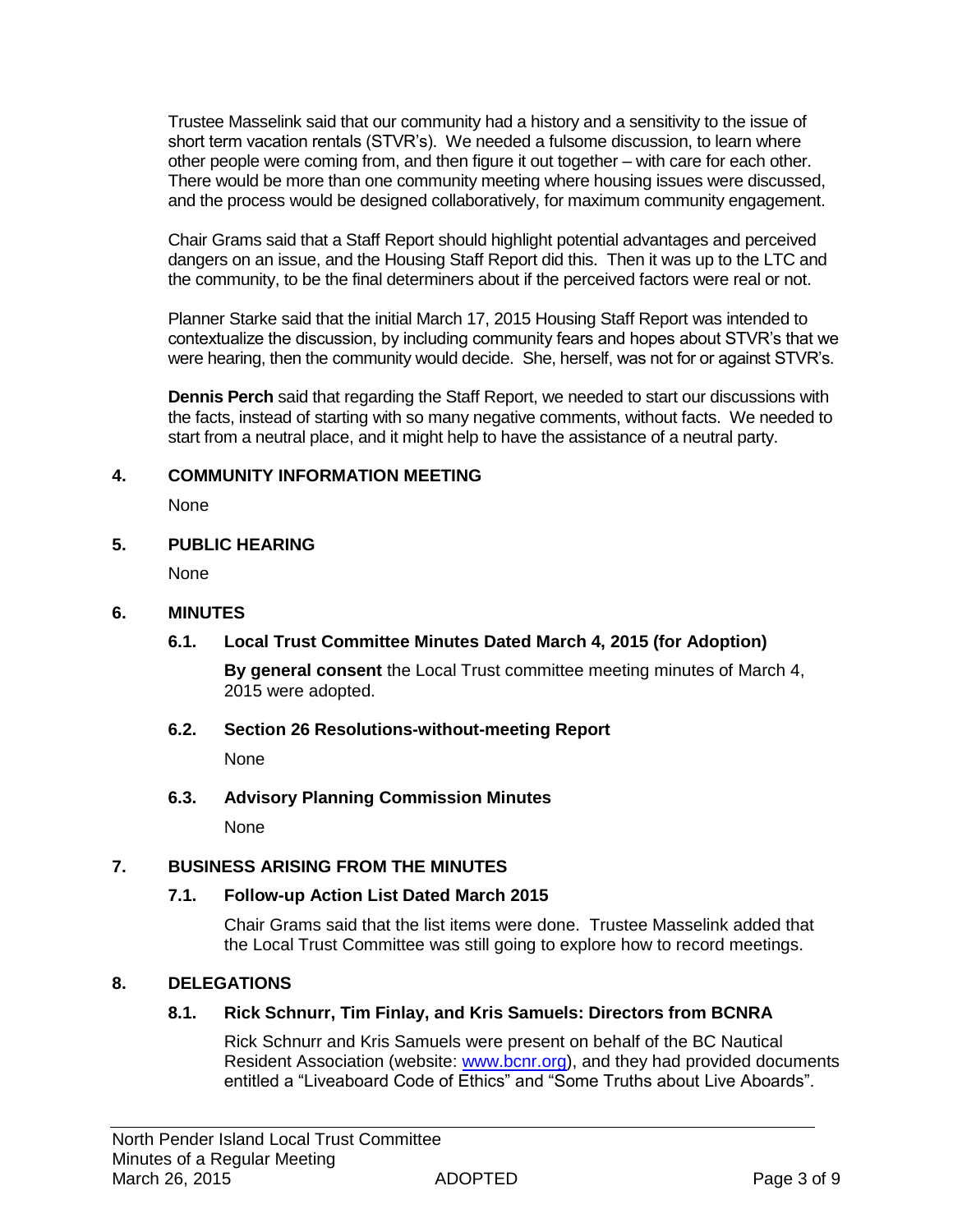Schnurr and Finlay commented as follows:

- **-** live aboards (people living on boats) were part of a unique island culture, providing affordable housing, with a small environmental footprint (e.g. power, water, pollution);
- **-** this was a viable, responsible lifestyle, for people who were encouraged to follow a code of ethics, and who paid taxes and were contributing members of communities;
- **-** most live aboards were good citizens, although others might be part of common human problems for which there were solutions, so the BC Nautical Residents Association was asking the Local Trust Committee not to discriminate against them.

Trustee Masselink noted that North Pender Island had a Land Use Bylaw prohibition of live aboards, which was ignored for years, but then there were complaints late last year that led Island Trust Bylaw Enforcement to take action. Now the live aboard issue was intended to be part of the Housing Top Priority discussions.

# **9. CORRESPONDENCE**

*Correspondence received concerning current applications or projects is posted to the LTC webpage*

None

#### **10. APPLICATIONS AND REFERRALS**

# **10.1. NP-DP-2015.1 (Cooke) & NP-DVP-2015.2 (Cooke) - Staff Report**

Planner Starke referred to the March 16, 2015 Staff Report re: the above noted Cooke applications, and commented as follows:

- **-** boundary adjustment subdivision was in progress, so that a new required septic field could be entirely within one lot (in the Razor Point subdivision);
- **-** to facilitate this, a sensitive woodland development permit was required (with a 10 metre setback of the septic field from the woodland), and also a development variance permit (to allow a slightly smaller lot depth ratio);
- **-** notices had been circulated to adjacent owners, and there were no objections.

#### **NP-2015-020**

#### **It was MOVED and SECONDED**

**THAT** the North Pender Island Local Trust Committee Development Permit NP-DP-2015.1 (Cooke) and Development Variance Permit NP-DVP-2015.2 (Cooke c/o Mayenburg) be Approved.

**CARRIED**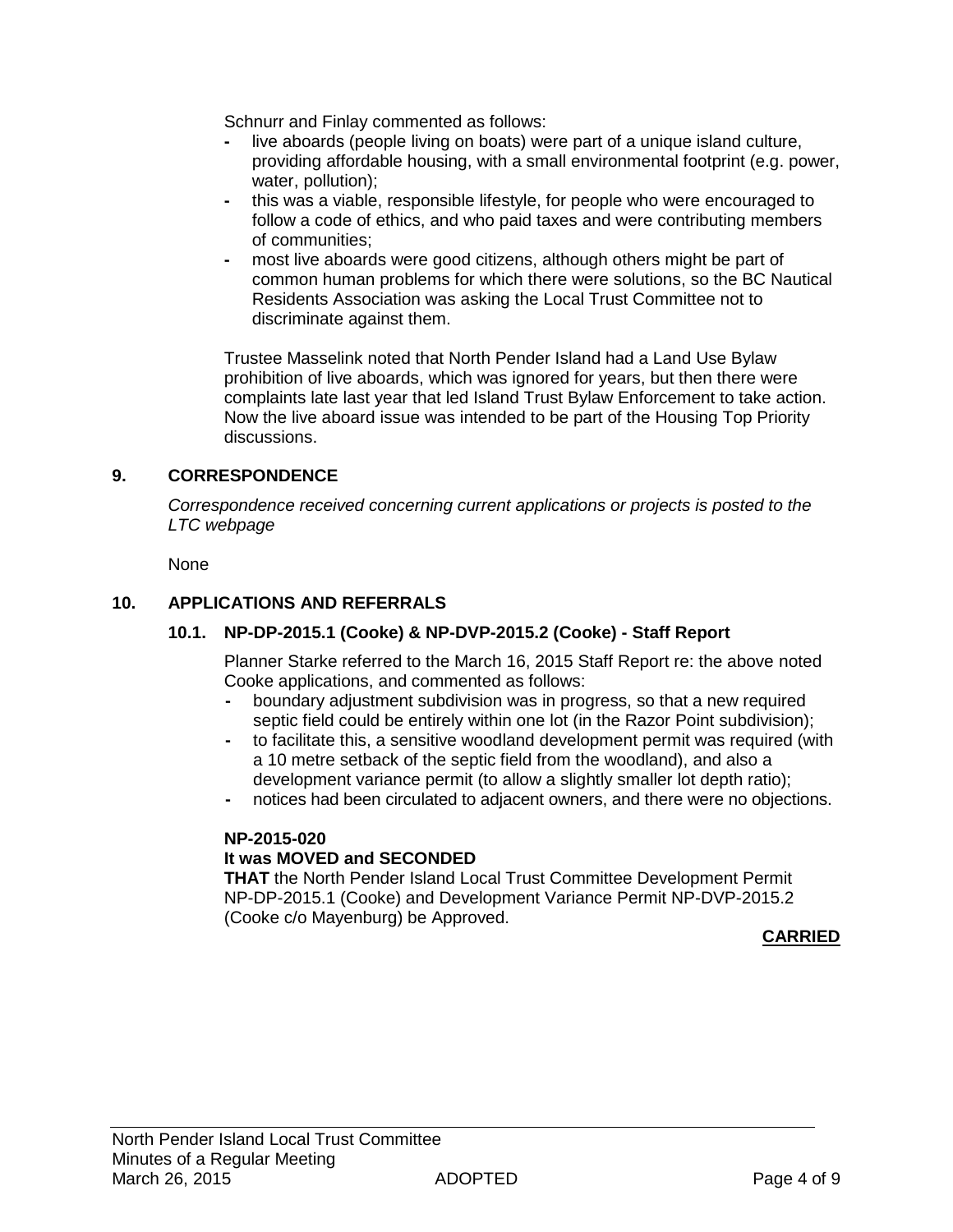#### **11. LOCAL TRUST COMMITTEE PROJECTS**

#### **11.1. Waste Management - Project Charter**

Planner Starke reviewed the March 17, 2015 Staff Report entitled "LTC Top Priority – Land Use Planning for Waste Management", commenting as follows:

- **-** this was a preliminary report, for a community-wide land use planning process for waste management, including identifying land to be zoned for this;
- **-** the report proposed the creation of a special Advisory Planning Commission (APC), to research best practices, conduct analysis, and reach consensus;
- **-** the report summarized relevant policies and considerations, including the need to work collaboratively on waste management with CRD and South Pender;
- **-** the draft project charter contained more detailed proposed objectives, scope, and work plan/timeline, all for the Local Trust Committee to consider;

Trustee Masselink said that he was interested in collaboration with the CRD and South Pender Local Trust Committee on waste management, and suggested a steering committee involving them, and a two-island Advisory Planning Commission.

Planner Starke said that there was a CRD regional waste management planning process currently happening, and it might be best to gather and direct Pender feedback into that process. Also, community members with waste management planning questions right now were invited to direct those to Planner Starke.

Paul LeBlond was present (as CRD Alternate Director for the Southern Gulf Islands), and he noted the importance of ongoing CRD/Islands Trust liaison and cooperation, as the waste management planning process continued.

# **NP-2015-021**

**It was MOVED and SECONDED**

THAT the North Pender Island Local Trust Committee endorse the Project Charter dated March 5, 2015 (Land Use Planning for Waste Management).

#### **CARRIED**

#### **NP-2015-022**

#### **It was MOVED and SECONDED**

THAT the North Pender Island Local Trust Committee direct staff to draft Terms of Reference for a Special Advisory Planning Commission to address zoning for waste management on North Pender Island.

#### **CARRIED**

#### **NP-2015-023**

#### **It was MOVED and SECONDED**

THAT the North Pender Island Local Trust Committee designate Trustee Masselink as the member of the North Pender Island Local Trust Committee to be a liaison with the Capital Regional District Electoral Area Director on the issue of waste management planning.

#### **CARRIED**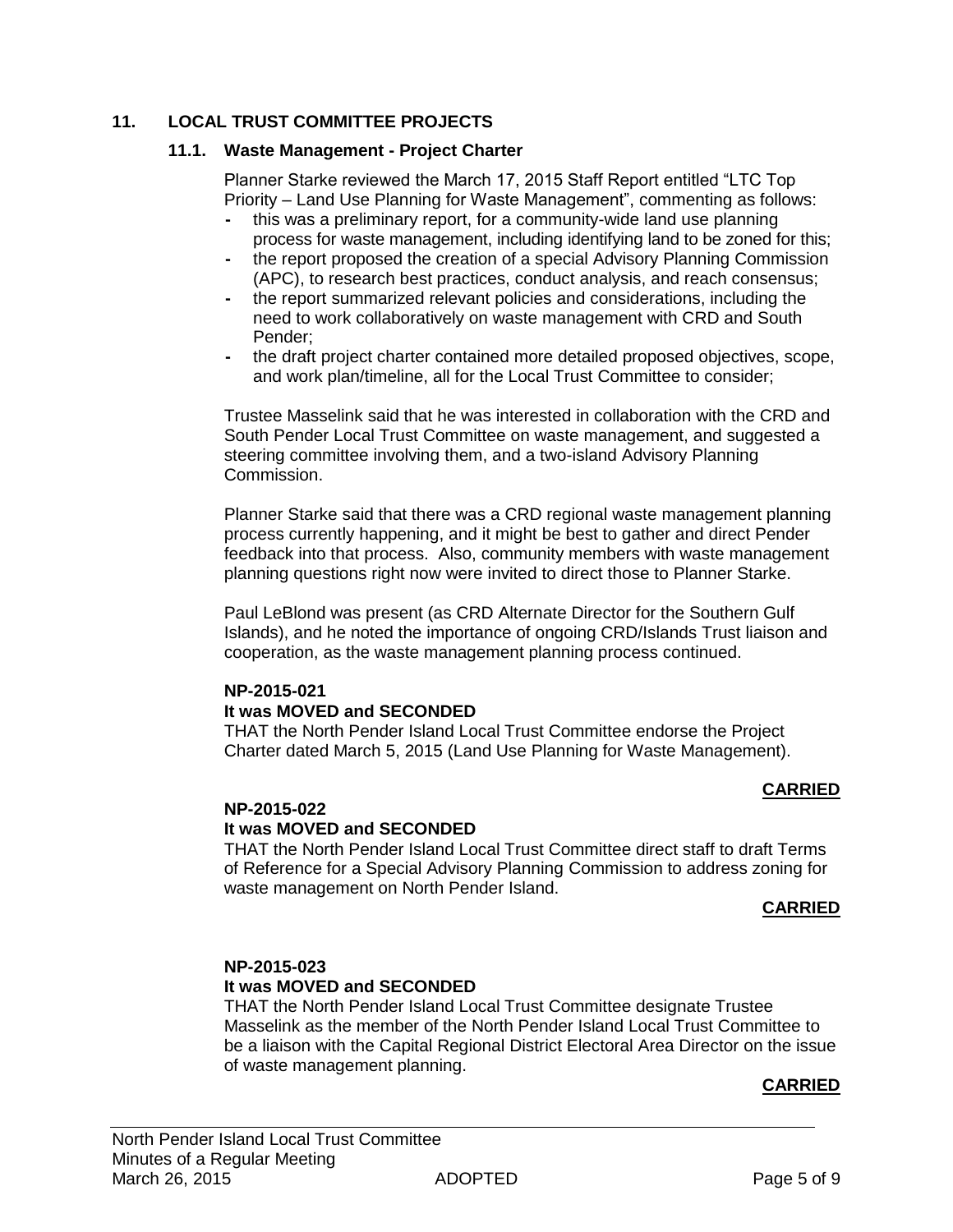# **11.2. Housing - Staff Report**

In addition, Planner Starke reviewed the March 17, 2015 Staff Report entitled "LTC Top Priority – Housing", commenting as follows:

- **-** housing was a huge topic and this preliminary report was just an introduction;
- **-** Local Trust Committee was asked to narrow the scope and prioritize which housing should be addressed first, that a more developed report and project charter could be drafted;
- **-** current proposed project objectives were to engage in a community planning process to consider options that will improve affordable housing on North Pender, including discussing potential links with short term vacation rentals;
- **-** 2008 Affordable Housing Task Force Report was an initial reference, and more data on North Pender housing stock and economic context was needed;
- **-** project Option 1 (Comprehensive Approach) was to consider the right mix of all housing types for North Pender, and consider separately the use of that housing stock. Project Option 2 (Phased Approach) was to address affordable housing and short term vacation rentals separately, completing one issue before the other.

Trustee Barber commented that affordable housing and short term vacation rentals (STVR's) were two different issues and the Local Trust Committee should deal with the merits of each separately. She didn't think they overlapped. She believed that the majority of STVR homes were rented out by part-time residents who would not rent them out full-time for affordable housing in any event.

Trustee Masselink said that local housing was like an ecosystem with various elements, e.g. single family dwellings, STVR's, seniors housing, etc. He supported a better understanding of each element, looking at them together. Both affordable housing and STVR's were key issues right now, e.g. because there were a number of people in our community who wanted to stay here but couldn't because of housing challenges (e.g. having to stay in tents and rough accommodation).

Chair Grams suggested that some key elements were to remove obstacles to housing for those in need, maximize use of existing housing stock instead of building new, and always look at the impacts (e.g. water). As for STVR's, other islands had chosen to invite temporary use permit requests, to test whether there were problems with a site, require that the owner lived on-island, and also ascertain whether a particular STVR had an affordable housing impact or not.

# **NP-2015-024**

# **It was MOVED and SECONDED**

THAT the North Pender Island Local Trust Committee refer the Staff Report dated March 17, 2015 to the Advisory Planning Commission for feedback on options for approaching the Housing Top Priority.

#### **CARRIED**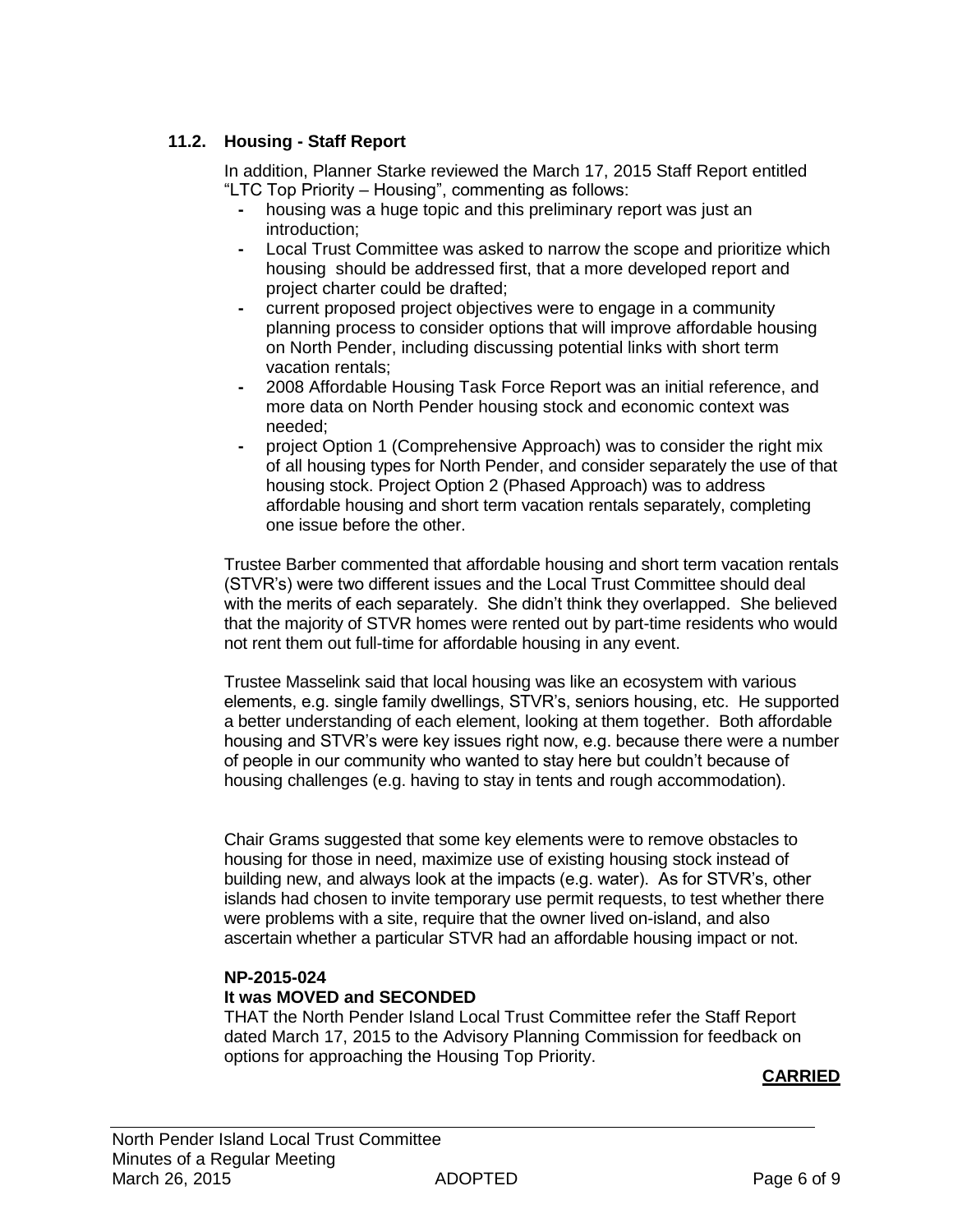# **NP-2015-025**

# **It was MOVED and SECONDED**

THAT the North Pender Island Local Trust Committee direct staff to return with one or more project charters that refine the scope of the Housing Top Priority.

# **CARRIED**

11.2.1. Letter Dated March 5, 2015 from G Hanson re: Cottage Size

Received for information.

# **12. REPORTS**

#### **12.1. Work Program Report (attached)**

12.1.1. Top Priorities Report Dated March 2015

Received for information.

12.1.2. Projects List Report Dated March 2015

Further re: the Age and Disability Friendly Communities project, Planner Starke reported that there had been a Trustee meeting with the consultant and a local community support worker, and there would be a community consultation event in May.

# **12.2. Applications Report Dated March 2015**

Received for information

# **12.3. Trustee and Local Expense Report Dated February 2015**

Received for information

# **12.4. Adopted Policies and Standing Resolutions**

Planner Starke noted that a new advertisement for Advisory Planning Commission Members had been placed (current terms expiring in April).

#### **12.5. Local Trust Committee Webpage**

The North Pender Local Trust Committee webpage can be found at: <http://islandstrust.bc.ca/islands/local-trust-areas/north-pender.aspx>

#### **12.6. Chair's Report**

Chair Grams commented on the following:

- **-** his recent Salt Spring Island Trustee work on watershed management of Mary's Lake through the Salt Spring Island Watershed Protection Authority
- **-** an inter-island economic development meeting sponsored by Salt Spring;
- **-** regional movements towards "joined-up governance" (e.g. involving CRD)
- **-** March Trust Council meeting, with a 0% budget increase for the fourth year;
- **-** need for Islands Trust (40 years old) to take a bold review of its purposes;
- **-** attending recent Grace Islet First Nations ceremony, which was an amazing.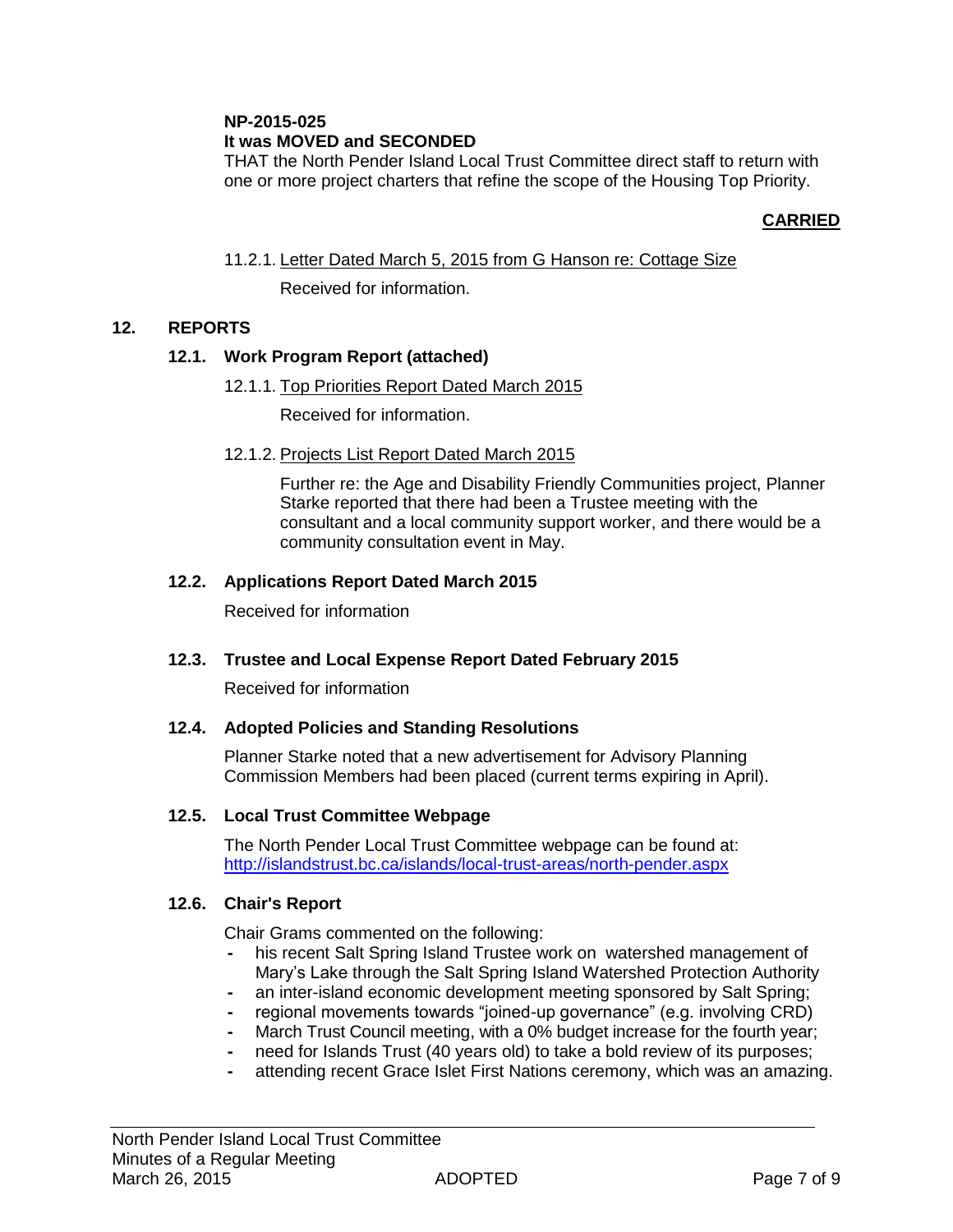### **12.7. Trustee Report**

Trustee Masselink spoke on the need for the Islands Trust to build trust and collaboration in an effective way, now with 25,000 people in the Trust area. Trustee Masselink was continuing to meet with local groups (e.g. inspired by collaborative work of the women of the Southern Gulf Islands Libraries Commission).

Trustee Barber encouraged community members to get involved with Advisory Planning Commission work, and with Local Trust Committee meetings.

#### **12.8. Trust Fund Board Report**

None

#### **13. NEW BUSINESS**

None

#### **14. UPCOMING MEETINGS**

#### **14.1. Next Regular Meeting Scheduled for April 30, 2015, at the Pender Island Community Hall**

#### **15. TOWN HALL**

**Sara Steil** presented a written submission on "Liveaboards in Marine Waters", expressing concerns about the ongoing issue of discharge of sewage by some craft, which was harmful to the marine habitat and ourselves. A network of sewage treatment pump-out facilities should exist, as had been advocated previously with Trust Council.

#### **Michael Sketch** commented as follows:

- **-** there were CRD related waste management structures on Salt Spring, and could the new Pender Advisory Planning Commission on waste management liaise with that?
- **-** noted however, that where CRD staff were involved with local waste management, they would take direction from the CRD;
- **-** decision was needed about whether to try to regulate Pender waste management from Pender, with private operators, or to have greater CRD involvement.

#### **Herb Katz** commented as follows:

- **-** discussions on affordable housing and short term vacation rentals (STVR's) involved a lot of feeling and anecdotes, but an absence of fact, so data should now be sought;
- **-** re: Seniors, emerging consensus was that most important variable was independence, so we should encourage local seniors to get together and decide what was needed.

**Chuck Harris** said that to gather local data about local housing stocks, it was possible that the Pender Emergency Program's Neighbourhood Contacts could be asked about their neighbourhoods (e.g. how many resident families, people in trailers, STVR's etc).

**Austin Davies** said that from an environmental perspective, he hoped we could increase the density here as needed, without impacting the environment too much. There were a lot of people on the planet, and we could allow more here, within the same structures.